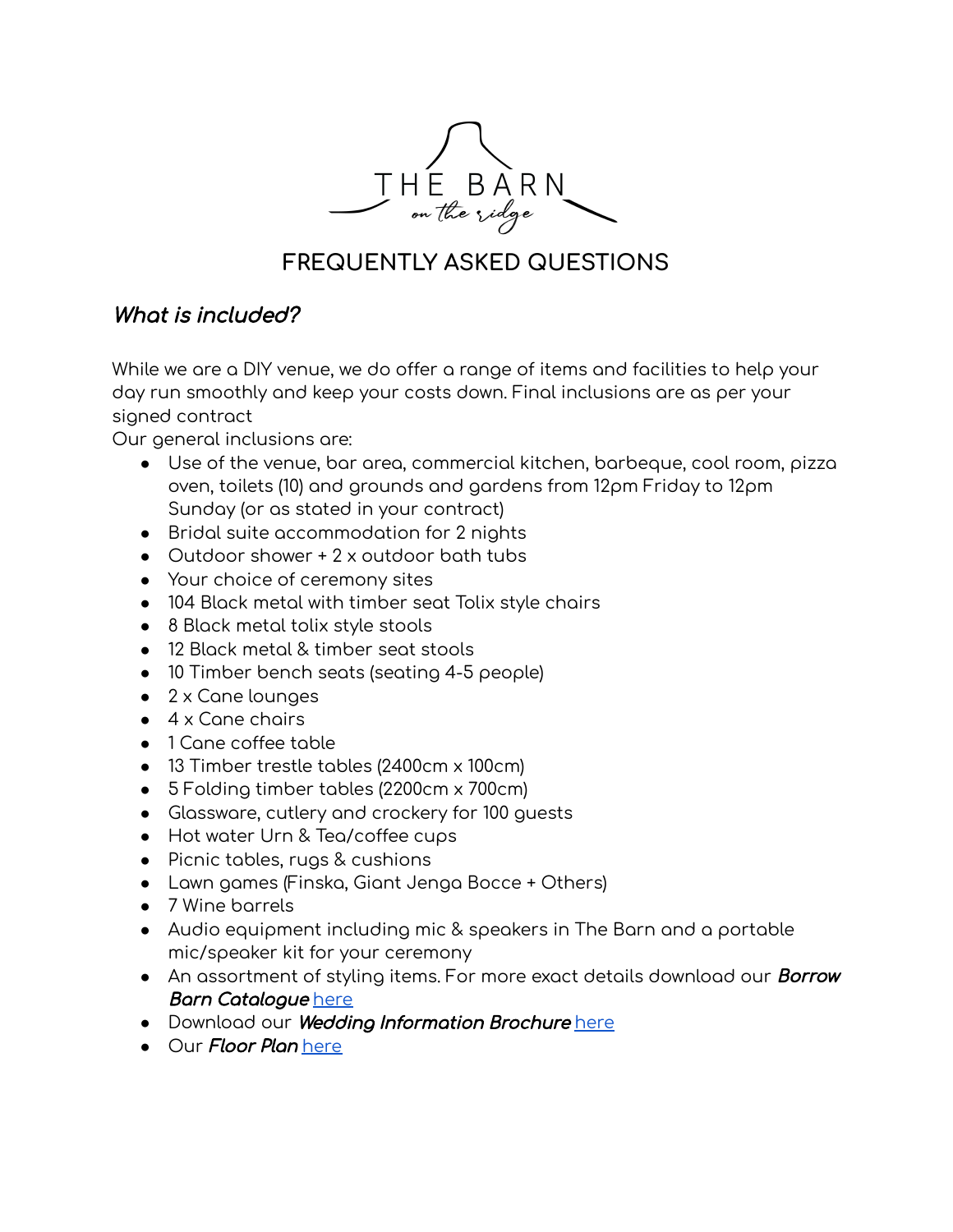## What is your Borrow Barn?

The Borrow Barn is a catalogue of styling items, props, furniture and other useful items that you will have access to and can use to create a beautiful wedding. See a detailed list of items in our Borrow Barn Catalogue [here](https://78ea0a43-dd65-468a-be20-827b1bbaa388.filesusr.com/ugd/03120f_499efa4beab64130ad74dcdcc6333450.pdf)

### How many guests fit in your Barn?

Our venue will comfortably fit 100 guests for a formal sit down reception

For receptions with more than 100 guests, we recommend cocktail style service, or alternatively you can hire a marque to accommodate additional guests.

## Do you have on site parking?

We have parking on site which you, your guests and vendors may use throughout the weekend

We do however strongly suggest engaging a transport service to ensure that your guests get home safely at the end of the night. We are a rural property and taxis and Uber do not service our area. You can find transport service options on our [website](https://www.thebarnontheridge.com.au/our-vendors)

### What is the curfew?

Amplified music must be turned off by 11pm and all guests must vacate the property by 11:30pm. We suggest organising pickup for 11:15 to ensure your guests are safely on their way by curfew. Please note that there will be an additional security charge should guests remain on the property after 11:30pm

### What about alcohol?

BYO alcohol, you'll just need RSA certified bar staff with public liability insurance to serve drinks to your guests.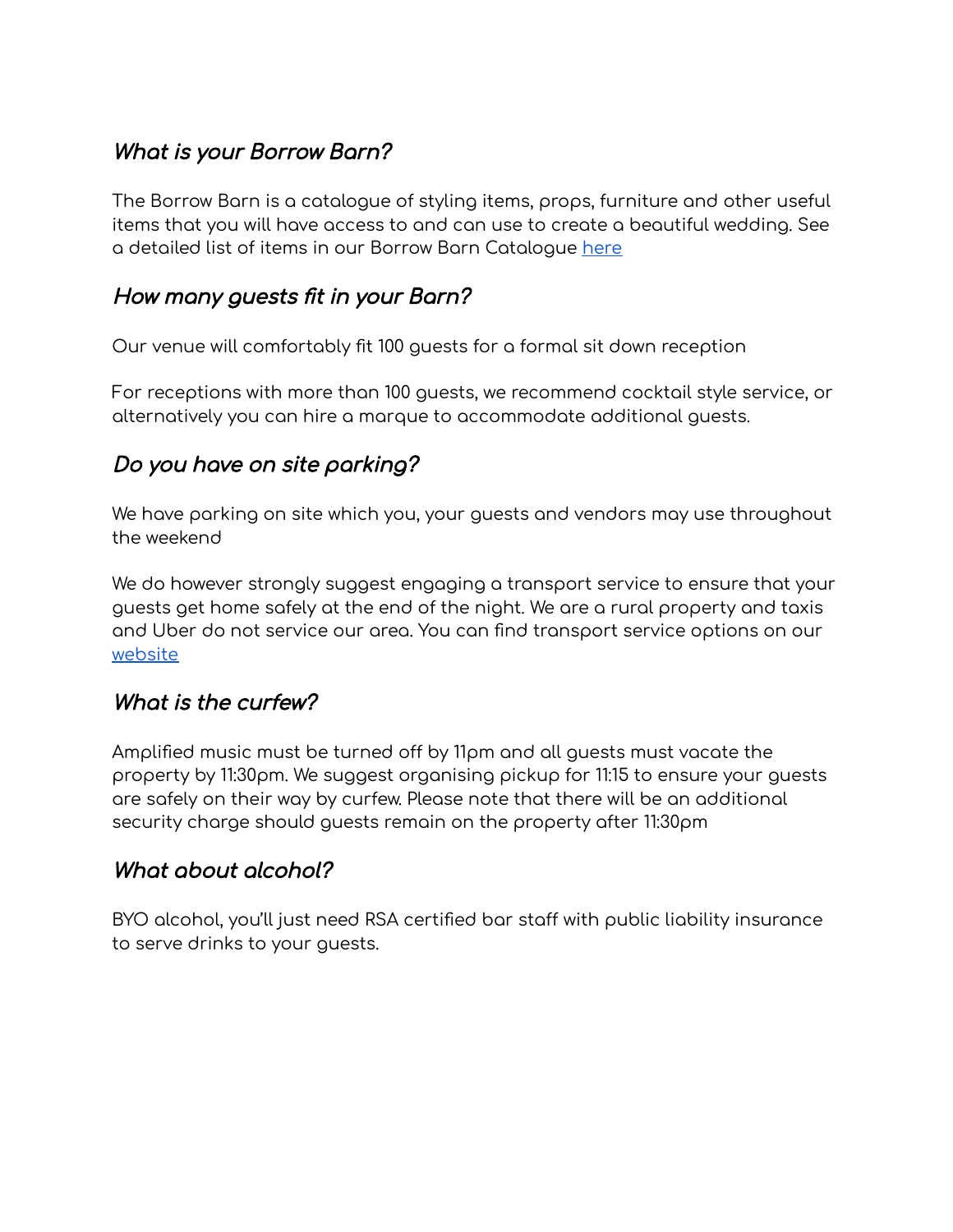## What is DIY?

At The Barn we are a DIY wedding venue. What this means is that you are free to create the wedding of your dreams without being pigeonholed into a set package offered by us. One of our very first weddings here was a disco theme. Yep, we're talking disco balls *everywhere*. Platform shoes, Elton glasses, velure, you get the picture. As we are DIY, you are free to choose the styling, catering, bar service, florals and every other little detail that you wish to create your perfect day.

We offer a range of dried florals, styling props and furniture that you are free to use, we only ask that everything is cleaned and put away after you are done with it. If this doesn't suit, you can engage a stylist and florist to help you. You can find a complete list of our favourite vendors on our website and if you are curious about the benefits of a DIY wedding, check out our blog post on the subject **[here](https://www.thebarnontheridge.com.au/blog)**

## Will there be <sup>a</sup> representative on site?

Yes, our venue manager will be on site to greet you and your vendors and provide access to the venue. They will not remain at the venue throughout the event however they will be on call in case of questions or emergency.

### We're looking to get a coordinator on the day, is there anyone you'd recommend?

Yes we definitely recommend that you engage a coordinator. The Wedding & Event Creators are fantastic! They offer full set up & coordination, ceremony only, recovery brunch AND clean up packages!! Check out our full list of recommended wedding coordinators [here](https://www.thebarnontheridge.com.au/our-vendors)

### Which vendors do you recommend?

Find the list of vendors we love [here](https://www.thebarnontheridge.com.au/our-vendors)

### Inspiration:

For a little inspiration, check out some photos of real weddings and styled shoots that we have held here at The Barn [Instagram](https://www.instagram.com/thebarnontheridge) Our [Gallery](https://www.thebarnontheridge.com.au/gallery)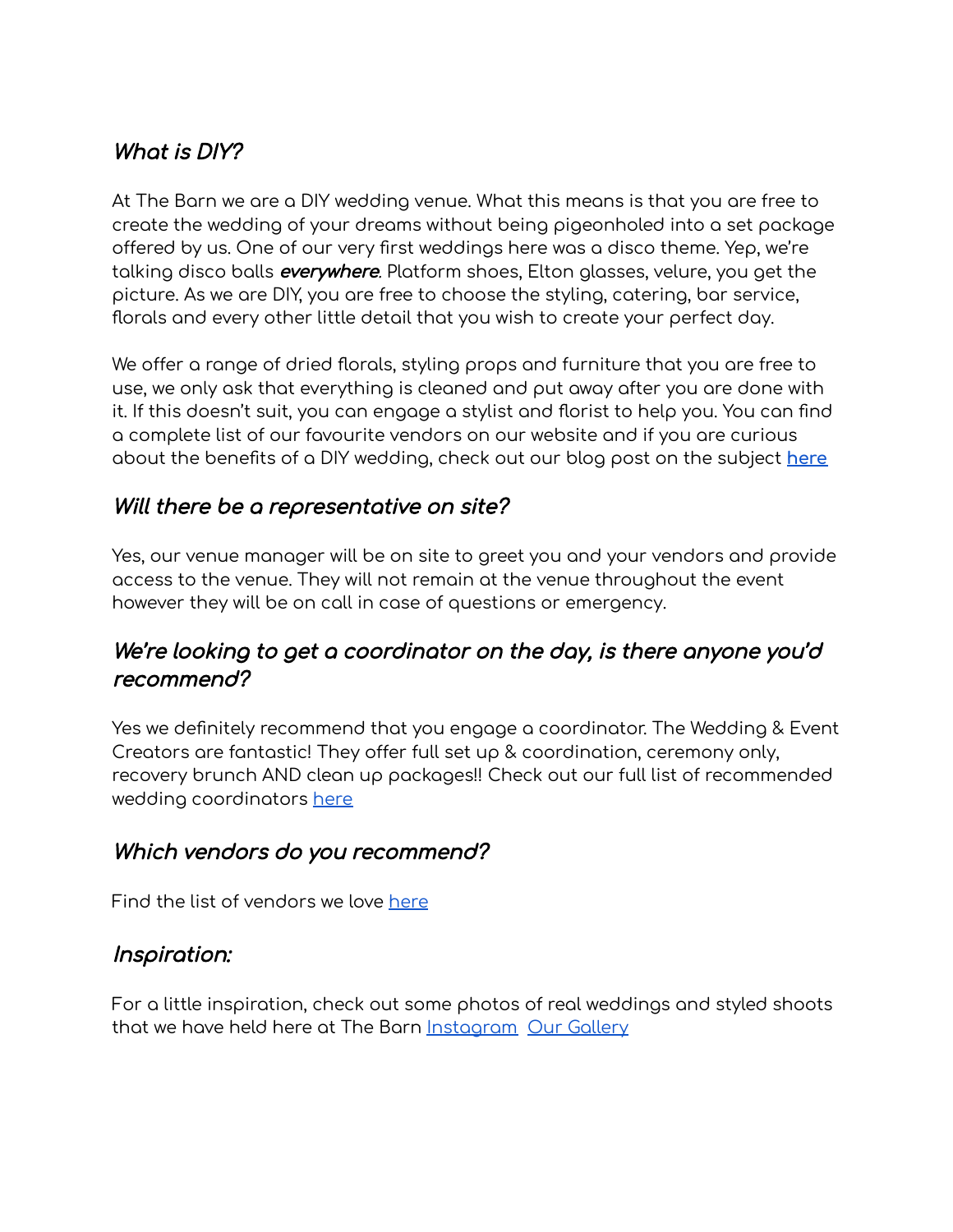## Do you have an ice machine?

We do not have an ice machine, so to ensure your drinks are kept cold at the bar, we recommend bringing ice to the site on the morning of the wedding. Mark from Onsite Ice offers ice delivery directly to the Barn 0404084654. The ice can be kept in the cool room in buckets that we will provide.

### When can we access the property?

Our regular venue hire is a three day booking, normally from Friday until Sunday. You will have access to the property from 12pm the day your booking starts until 12pm the day it finishes. This allows you time to ensure that everything is set up and organised well before the wedding begins, and to pack down and clean up the day after.

## I've hired additional furniture, can it be dropped off early?

Yes, if the venue is available, this shouldn't be a problem. Please check with our Venue Manager for a suitable time.

## Can we hire the property for <sup>a</sup> ceremony only?

Yes, we do offer elopements and ceremony only hire packages. These packages are offered as an hourly hire of up to 5 hours between 10am - 5pm. Contact us for our Micro Wedding & Elopement Brochure!

And as a bonus, if you choose to book your elopement at The Barn, we will offer you 20% off the full venue hire when you book a later anniversary party.

## What is included in the commercial kitchen?

Our commercial kitchen includes the basic appliances your caterers will need to produce a stunning meal for your guests. They will have access to a gas fired oven, 6 burner stove, wood fired pizza oven, flat barbeque, cool room, glasswasher, and large commercial sinks. For recovery breakfasts, our bbq is portable and can be moved outside for a more casual cooking experience. Please note we have miscellaneous utensils, however we recommend bringing your own to ensure you have everything you need.

We do recommend talking to your caterers about providing a warming oven to make sure that the dishes are kept hot as they are served.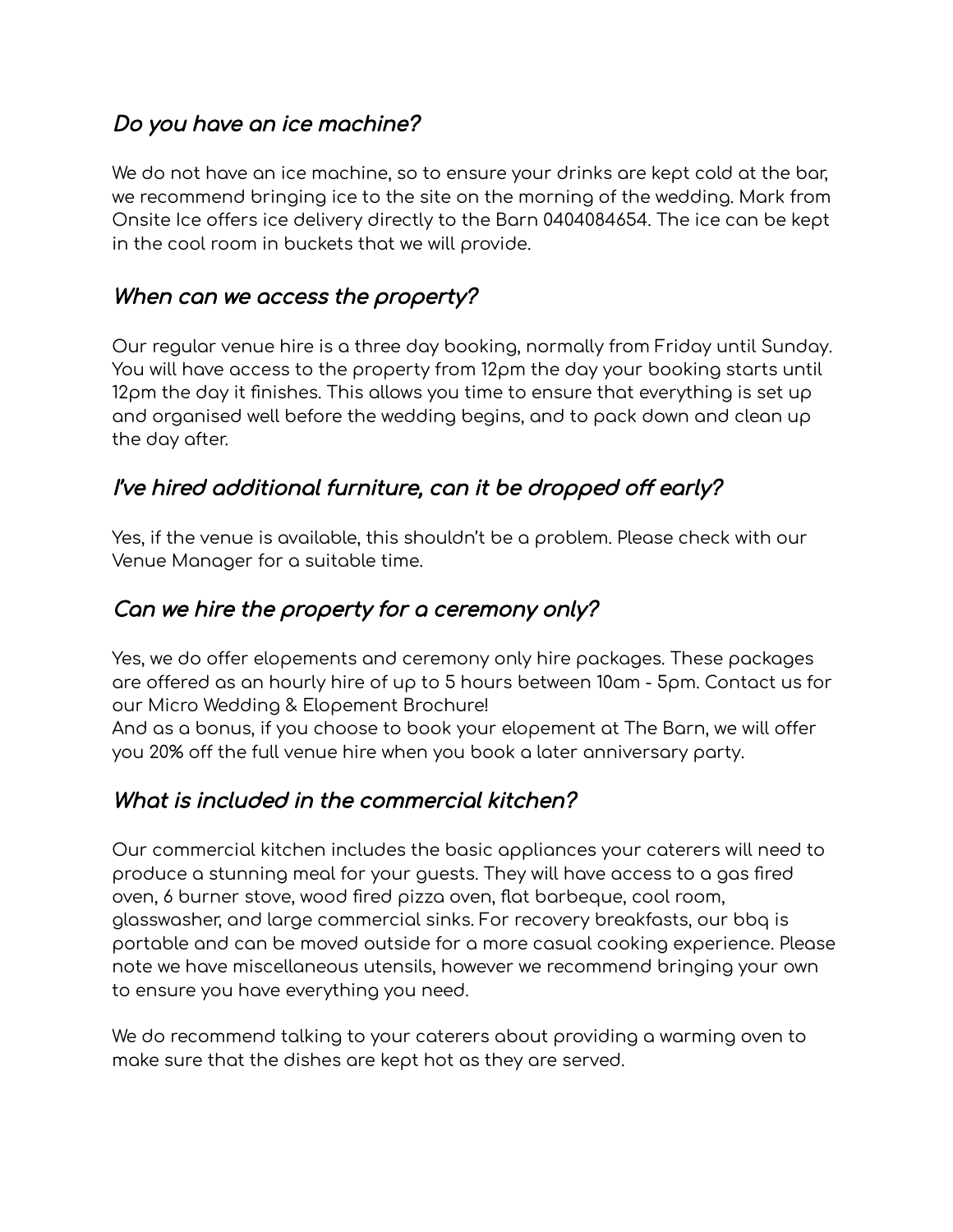## Exactly how much crockery, cutlery & glassware do you have?

**Cutlery** 

- Cutlery (Trenton Madrid style) Including table knife & fork + dessert knife & fork + soup, dessert & tea spoons = 120 sets

- Lots of mis-matched miscellaneous cutlery

**Crockery** 

- Small grazing plate = 115
- Medium entree plates = 115
- Large main plates = 135
- Coffee cups & saucers = 90
- Ceramic oval serving plates = 7

#### Glassware

- Champagne glasses = 100
- White wine glasses = 115
- Red wine glasses = 115
- water / cocktail tumblers = 85
- 300ml mason jars = 200
- Champagne coup 25
- Miscellaneous glassware

## Do you provide firewood for the pizza oven and campfire?

No, we do not provide firewood. Your caterer will be able to source firewood for the pizza oven as part of their package. We do have pizza trays and a pizza peel that your caterers may use.

You may have a fire in the fire pit however you will need to bring your own wood. Fires may only be lit when there is no fire ban in effect.

### Do you have accommodation onsite?

Included in your three day hire is a two night stay in our new onsite bridal suite! We don't have any on site accommodation options for your guests, however you can find many accommodation options listed on our Preferred [Suppliers](https://www.thebarnontheridge.com.au/our-vendors) List.

## Can my guests camp?

No, we are not licensed for your guests to spend the night on the property. We have strict council guidelines on the operation of our venue.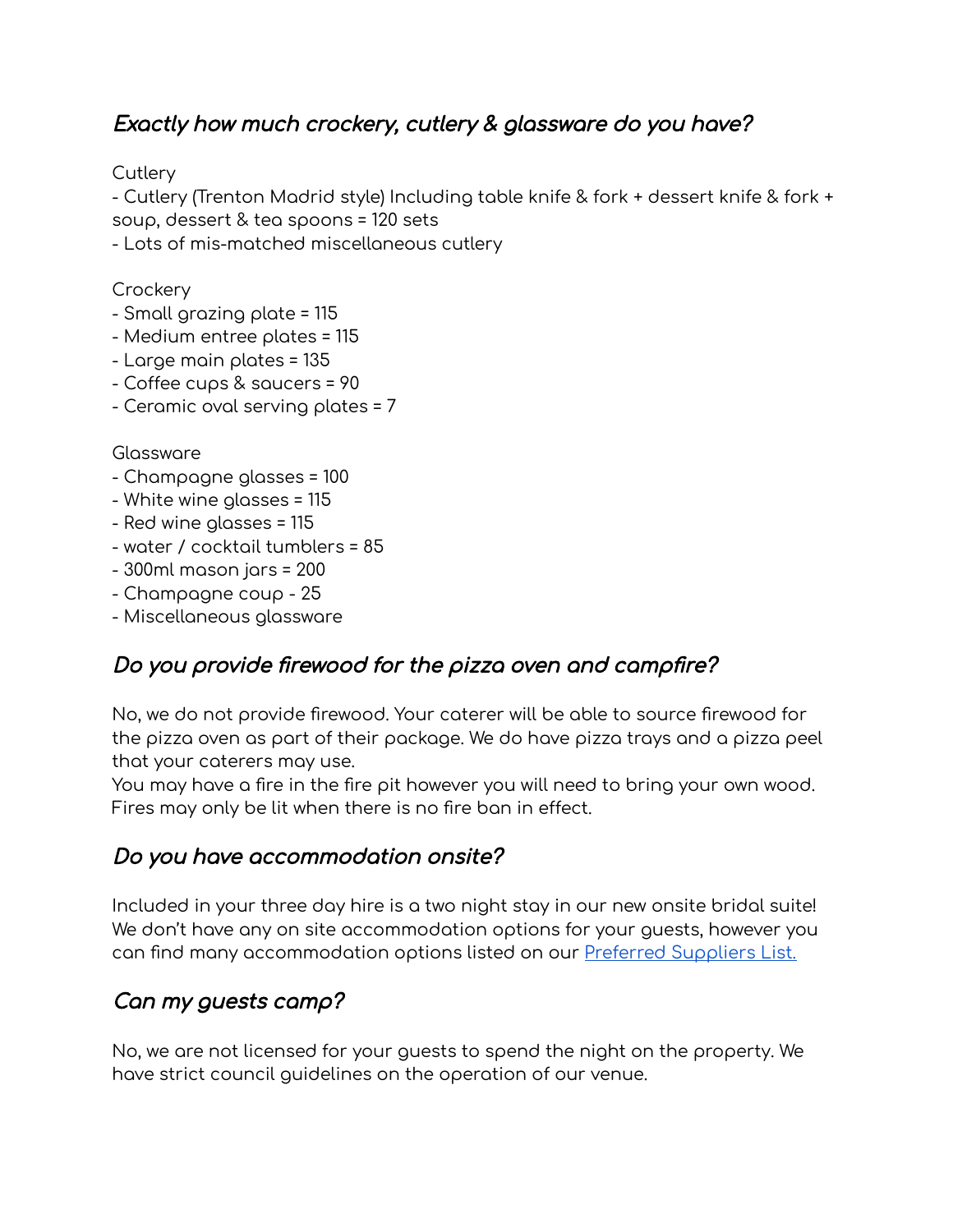## Can we host our recovery breakfast?

Yes. As you have access to the venue until 12pm the day following your wedding, you may host your guests at the property for a recovery breakfast.

### Do you have disabled access?

Yes, we have assigned disabled parking and access to the venue as well as disabled toilets.

## Does The Barn have Heating / AC?

No, there is no air conditioning or heating in The Barn, but we do have ceiling fans and recommend keeping the doors open in summer to stay cool. The Barn is well insulated and stays warm at night time in winter, we also have 3 x portable gas heaters for use out on the deck.

## Do you have <sup>a</sup> wet weather option?

In the case of rain, we recommend either having your ceremony inside our beautiful Barn, or hiring a marquee which can be set up either on the deck or lawns near to the Barn. [South](https://www.scph.com.au/wedding-hire-shoalhaven/wedding-hire-wollongong/wedding-marquee-hire-southern-highlands/) Coast Party Hire has flexible options for marquee hire.

### Do you have toilets?

Yes, we have 10 toilets which your guests and caterers will be free to use. You can either have separate male and female toilets, or keep them all unisex.

### Is there power available on the deck and at the ceremony sites?

Yes, there is power both on the deck and close to the wishing well. We can also provide power to each of our main ceremony sites.

Your celebrant will usually have a good quality portable sound system. If they do not, we have a portable speaker that you can use.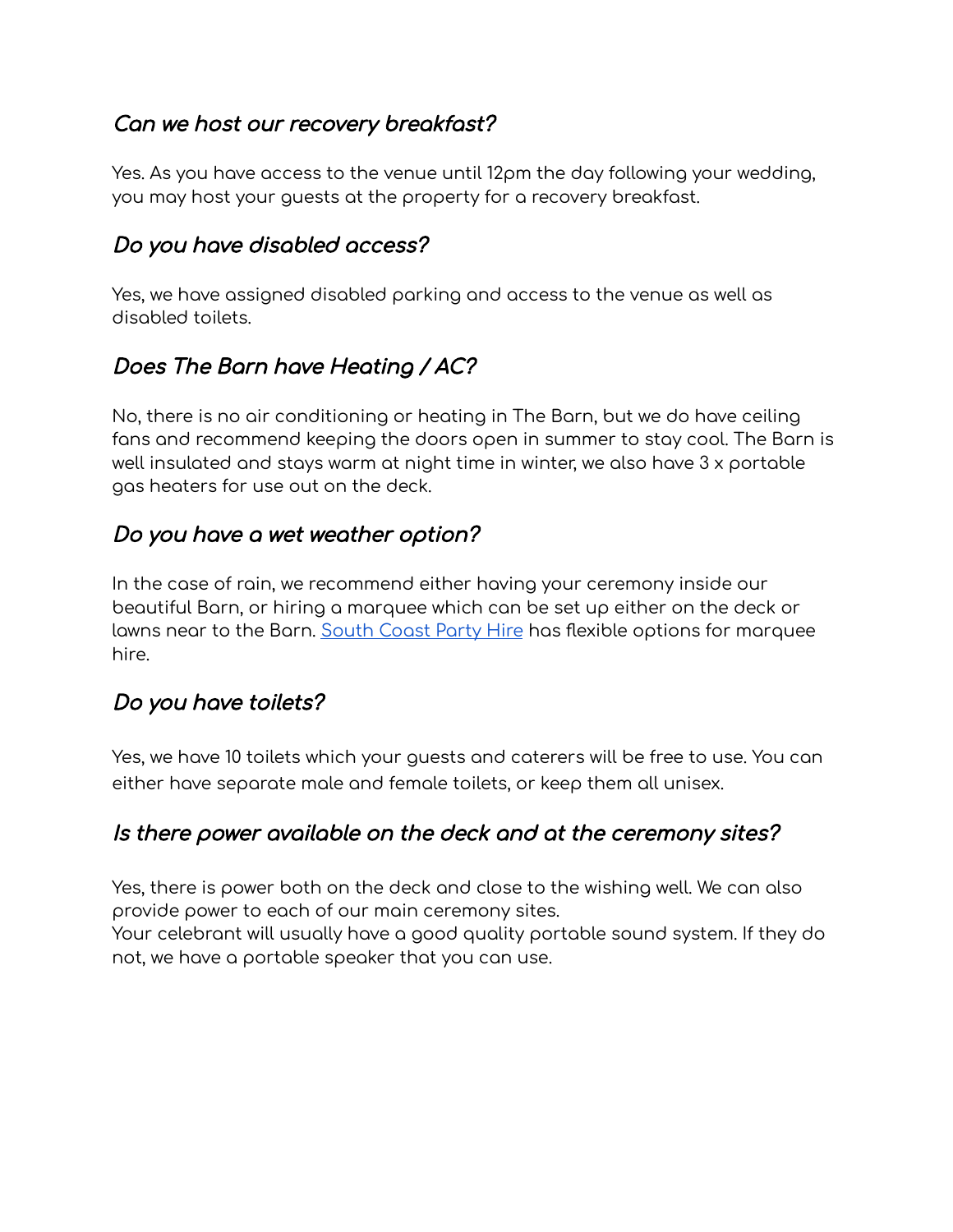## Can we have music outside?

Yes! You may have amplified acoustic music outdoors until 9pm. All amplified music after this time must be played inside The Barn.

### Can we have <sup>a</sup> dance floor outside?

Yes, dance floors and amplified music may be outdoors, but you must move indoors by 9pm.

### Do we need to clean up after ourselves?

You will be required to leave the venue in a tidy state as it was found. All rubbish & recycling must be collected and left in the designated location when you leave. Please ensure your caterers and bar staff know they need to leave the kitchen & bar area as they found them with all glassware, cutlery & crockery washed and polished. If pack down and clean up doesn't sound like something you're interested in doing yourself, get in touch with Vanessa from The Wedding & Event Creators who offers this as a package add on!

### Can we smoke?

Smoking is permitted in the designated smoking area and butts must be disposed of the provided bins. Please note that there will be an extra cleaning fee for cigarette butts found throughout the property.

## Are dogs allowed?

Yes! We are a pet friendly venue and allow you to bring your dogs to your wedding. We ask that you keep them on leash, ensure they are supervised at all times and dispose of any waste deposits. Please note that animals are not allowed in the bridal suite and there will be additional charges for damage caused by your animals.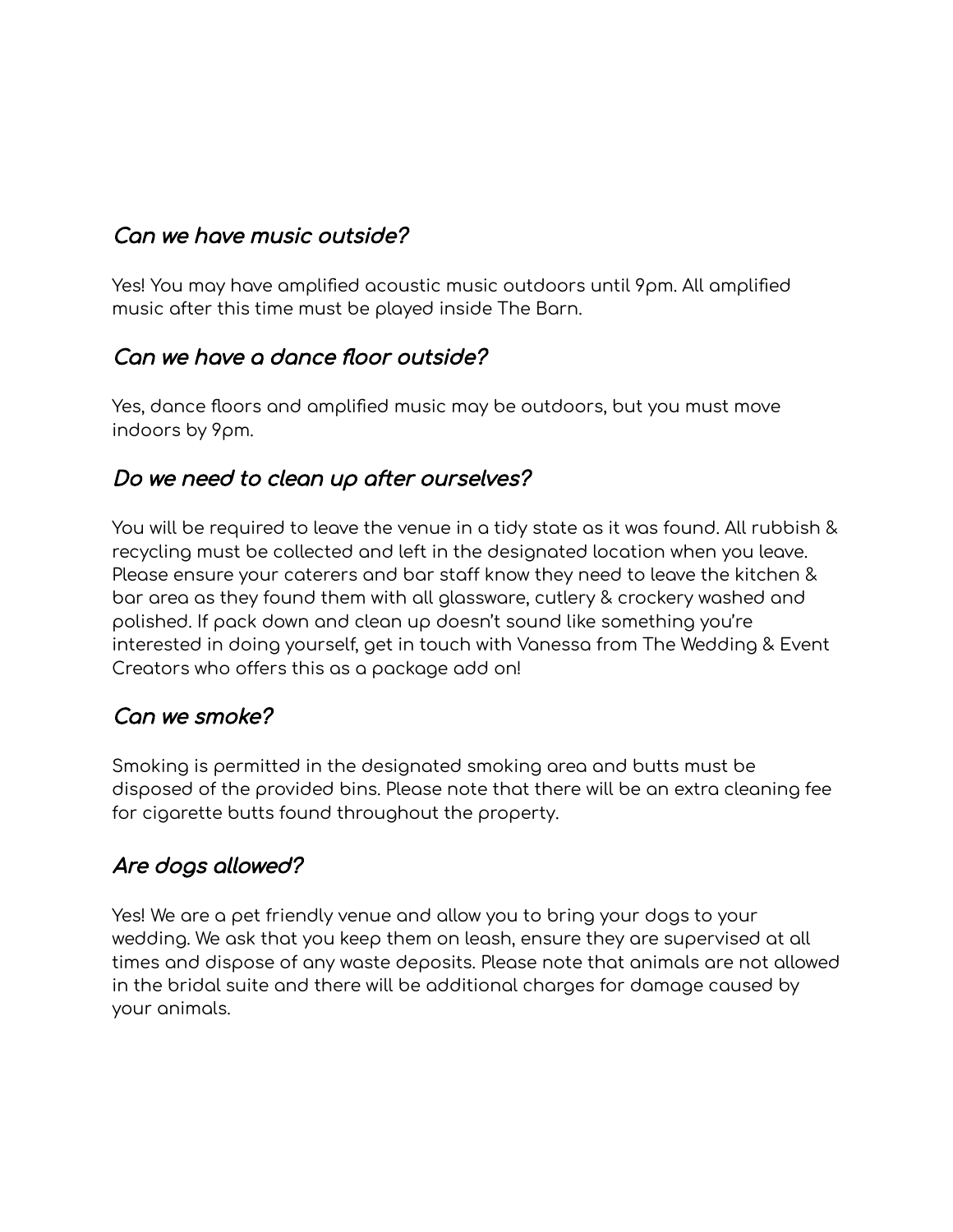## Can we throw confetti?

You may throw confetti however it must only be flower petals or leaves. No plastic confetti including 'biodegradable plastics' may be thrown. There will be an additional cleaning fee if this occurs.

## Security Deposit

We require the payment of a security bond 14 days prior to your booking. This is included in your payment schedule and the bond will be returned to your account approximately 7 days following your event provided the property is returned to its original state.

### How do I book <sup>a</sup> viewing?

Want to come and see the magic for yourself? Head to our [website](https://www.thebarnontheridge.com.au/contact-us) to download our most up to date brochures, and book a private booking via the link.

### Can I come back with my coordinator/stylist to finalise the details?

Yes of course! Book a secondary viewing [here](https://calendly.com/admin-3106/private-viewing-of-the-barn-on-the-ridge?month=2021-03)

### Do you offer weekday weddings?

Yes of course! We offer discounts for week day and winter weddings - please download our [information](https://78ea0a43-dd65-468a-be20-827b1bbaa388.filesusr.com/ugd/03120f_45a495093f1c4b158864030530566769.pdf) brochure for pricing and information

### How do I book?

Once you're sure that The Barn is the venue for you, we will provide you with a Service Agreement complete with booking details and terms and conditions. We ask that you review, sign and return the agreement within 7 days and provide a 25% deposit via direct debit to secure your date.

## Can I pay with <sup>a</sup> credit card?

Our preferred method of payment is direct deposit, however we do accept credit card payments. Please be advised that card payments will incur a 2.2% transaction fee